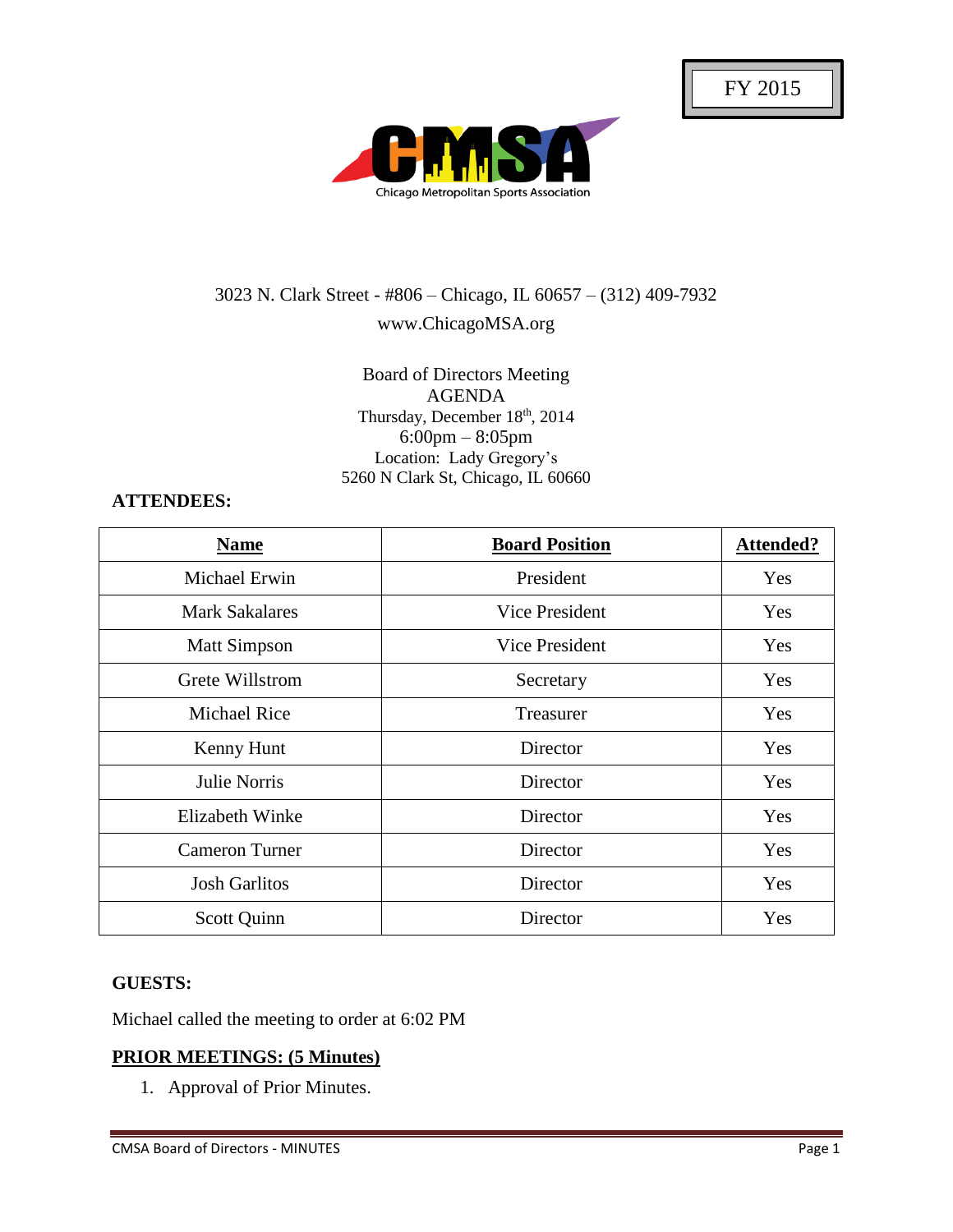- a. Michael R motion, Mark 2nd, motion carried
- 2. Approval of Agenda.
	- a. Michael R motion and Mark 2nd, motion carried

## **SPECIAL BUSINESS: (110 Minutes)**

- 1. Annual Party (20 minutes)
	- a. Photo booth
	- b. Joe's will work the bar
	- c. Flyer came out
	- d. Merchandise for members to purchase at cost
	- e. Non-Profits
		- i. Chicago House
		- ii. Girls in the Game
		- iii. Ride for Aids
	- f. Catfight and DJ Seth Copper
	- g. Facebook page edits
	- h. Newsletter send out for December
	- i. Official start time 7PM
- 2. Treasurers Report/Audit Update (15 minutes)
	- a. 2054 members paid
	- b. 2014 Audit will be finalized for next board meeting
	- c. Open registration for Badminton Winter Doubles, Women's Basketball, Open Dodgeball, Women's Dodgeball, Indoor Soccer, and Women's Volleyball
	- d. Mark motion to approve, Matt 2<sup>nd</sup>, motion carried
- 3. CMSA Bylaws/Policies and Procedures Updates (15 minutes)
	- a. Review the code of conduct and suspension/revocation
	- b. Cameron to update language for review at next board meeting
- 4. Toy Drive (5 minutes)
	- a. No updates
- 5. Survey (10 minutes)
	- a. Women's Flag Football and Men's Flag Football end of season survey
- 6. Marketing (Josh/Kenny) (10 minutes)
	- a. Facebook advertising
		- i. Pick advertising and target select group
	- b. Website optimization (SEO)
	- c. Refer a friend program
		- i. Start with a few pilot sports (kickball)
	- d. Increase college participation
	- e. Special events
	- f. CTA advertising
- 7. Street Festivals & Canopy/Banners (Matt) (5 minutes)
	- a. Pride Fest & Midsommoer Fest
	- b. Cost out new banners
	- c. Work with the printers
	- d. Price out new updates to banners and canopy
- 8. Thousand Waves Self Defense (5 minutes)